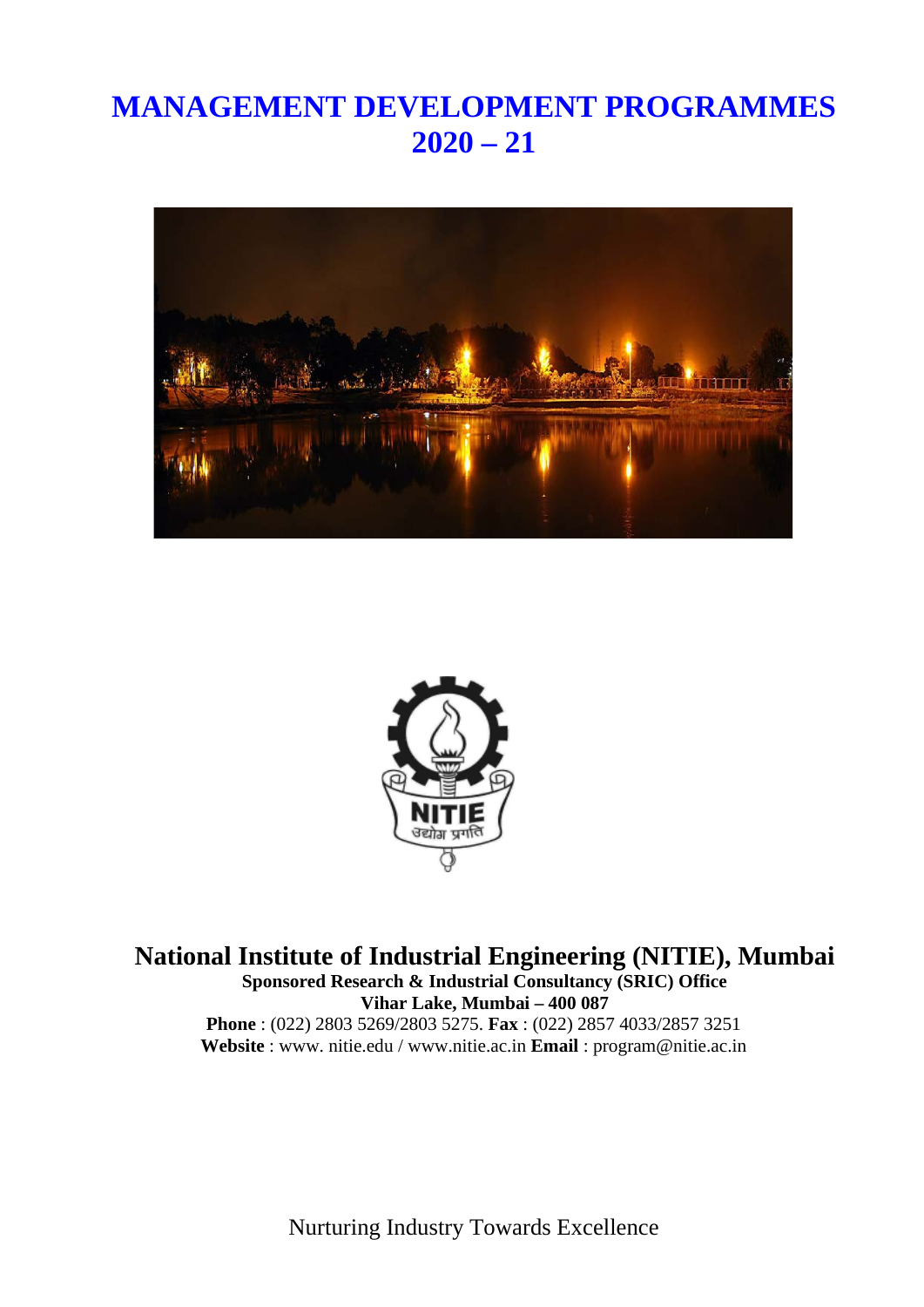### **MANAGEMENT DEVELOPMENT PROGRAMMES (MDP) 2020-2021 FOR PRACTISING MANAGERS, ENGINEERS, PROFESSIONALS AND ADMINISTRATORS**

| Sr.<br>No.     | <b>COURSE</b>                                                                                    | <b>DAYS</b> | <b>Start date</b>        | <b>End date</b> | <b>Course Leader/s</b>                                  |  |
|----------------|--------------------------------------------------------------------------------------------------|-------------|--------------------------|-----------------|---------------------------------------------------------|--|
|                | <b>April to June 2020</b>                                                                        |             |                          |                 |                                                         |  |
| $\mathbf{1}$   | Business Case Writing & Teaching                                                                 |             | 01-06-2020               | 03-06-2020      | Neeraj Pandey                                           |  |
| $\overline{2}$ | Enhancing Managerial Managing Multi-<br>Generational Work force                                  | 3<br>3      | 29-06-2020               | 01-07-2020      | Upasna A Agarwal                                        |  |
|                | <b>July to September 2020</b>                                                                    |             |                          |                 |                                                         |  |
| 3              | People Analytics                                                                                 | 3           | 02-07-2020               | 04-07-2020      | Sumi Jha                                                |  |
| 4              | <b>Business Analytics for Managers</b>                                                           | 3           | 20-07-2020               | 22-07-2020      | Purnima S. Sangle                                       |  |
| 5              | <b>Business Strategies for Executives</b>                                                        | 3           | 20-07-2020               | 22-07-2020      | Som Sekhar Bhattacharyya                                |  |
| 6              | Driving Innovation Culture in Technology<br>Start ups                                            | 3           | 27-07-2020               | 29-07-2020      | Koteshwararao Naik B./Ruchita Gupta                     |  |
| 7              | Decision Making Skills for Project Managers                                                      | 3           | 29-07-2020               | 31-07-2020      | Kanchan D. Joshi/V. B. Khanapuri                        |  |
| 8              | Data Analysis Using SPSS/AMOS for<br>Research                                                    | 3           | 30-07-2020               | 01-08-2020      | Sumi Jha                                                |  |
| 9              | Project Management                                                                               | 3           | 03-08-2020               | 05-08-2020      | Ashok K. Pundir                                         |  |
| 10             | <b>Excellence in Communication</b>                                                               | 3           | 03-08-2020               | 05-08-2020      | N. K. Mehta                                             |  |
|                |                                                                                                  |             |                          |                 |                                                         |  |
| 11             | Machine Learning and its Applications                                                            | 3           | 17-08-2020               | 19-08-2020      | Rakesh Verma/Debabrata Das                              |  |
| 12             | Marketing Strategy for Industrial Products                                                       | 3           | $\overline{17}$ -08-2020 | 19-08-2020      | M. K. Jha                                               |  |
| 13             | Winning in the Markets: The Strategic Edge                                                       | 3           | 19-08-2020               | 21-08-2020      | Neha Srivastava                                         |  |
| 14             | Project Management                                                                               | 3           | 24-08-2020               | 26-08-2020      | L. Ganapathy                                            |  |
| 15             | Managerial Skills for Technical Personnel                                                        | 3           | 24-08-2020               | 26-08-2020      | D. K. Srivastava                                        |  |
| 16             | Project Management (For Practicing<br>Executives)<br>Six Month Duration (With Break in December) |             | 02-09-2020               | 31-03-2021      | V. B. Khanapuri                                         |  |
| 17             | Industry 4.0 Deployment and Strategies                                                           | 3           | 02-09-2020               | 04-09-2020      | Kanchan D. Joshi/Vivek V. Khanzode                      |  |
| 18             | Managerial Leadership & Team Building                                                            | 3           | 07-09-2020               | 09-09-2020      | S. K. Nair                                              |  |
| 19             | Decision Making for Technical Personnel                                                          | 3           | 14-09-2020               | 16-09-2020      | L. Ganapathy                                            |  |
| 20             | Organizational Excellence through Strategy<br>Execution                                          | 3           | 21-09-2020               | 23-09-2020      | Som Sekhar Bhattacharyya                                |  |
| 21             | Competition Strategy and Policy                                                                  | 3           | 21-09-2020               | 23-09-2020      | Utpal Chattopadhyay/Poonam Singh                        |  |
| 22             | Project Planning and Control                                                                     | 3           | 23-09-2020               | 25-09-2020      | Kanchan D. Joshi/V. B. Khanapuri                        |  |
| 23             | <b>Supply Chain Analytics</b>                                                                    | 3           | 28-09-2020               | 30-09-2020      | Rakesh D. Raut/Ravindra S. Gokhale                      |  |
| 24             | Managerial Skills for Technical Personnel                                                        | 3           | 28-09-2020               | 30-09-2020      | S. K. Nair                                              |  |
|                | Developing Emotional Intelligence for                                                            |             |                          |                 |                                                         |  |
| 25             | <b>Managerial Success</b>                                                                        | 3           | 28-09-2020               | 30-09-2020      | Upasna A Agarwal                                        |  |
|                | <b>October to December 2020</b>                                                                  |             |                          |                 |                                                         |  |
| 26             | Demand Forecasting and Inventory<br>Management                                                   | 3           | 02-10-2020               | 04-10-2020      | Debabrata Das/Priyanka Verma                            |  |
| 27             | Risk Analysis and Emergency Preparedness                                                         | 3           | 05-10-2020               | 07-10-2020      | Seema Unnikrishnan                                      |  |
| 28             | <b>Best Business Practices for MSMEs</b>                                                         | 5           | 05-10-2020               | 09-10-2020      | Mainak Mazumdar/Utpal<br>Chattopadhyay/Binilkumar A. S. |  |
| 29             | Personality Development Workshop for<br>Managers                                                 | 3           | 05-10-2020               | 07-10-2020      | D. K. Srivastava                                        |  |
| 30             | Achieving Excellence in Logistic Management                                                      | 3           | 07-10-2020               | 09-10-2020      | Priyanka Verma/Sushmita A. Narayana                     |  |
| 31             | Managerial Skills for Sustainability                                                             | 3           | 19-10-2020               | 21-10-2020      | Shirish Sangle/V. V. Gedam                              |  |
| 32             | Sustainable Supply Chain Management in<br>Circular Economy                                       | 3           | 19-10-2020               | 21-10-2020      | Sushmita A. Narayana/Debabrata Das                      |  |
| 33             | AI for decision making,                                                                          | 3           | 21-10-2020               | 23-10-2020      | Prof. Hema Date                                         |  |
| 34             | Sustainability Leadership Development                                                            | 5           | 29-10-2020               | 02-11-2020      | Shirish Sangle/V. V. Gedam                              |  |
| 35             | LCA and Green Supply Chain Management                                                            | 3           | 02-11-2020               | 04-11-2020      | Seema Unnikrishnan                                      |  |
| 36             | <b>Excellence in Communication</b>                                                               | 3           | 02-11-2020               | 04-11-2020      | N. K. Mehta                                             |  |
| 37             | Performance Management                                                                           | 3           | 02-11-2020               | 04-11-2020      | S. K. Nair                                              |  |
| 38             | Ergonomics Job Analyses & Solution Design                                                        | 3           | 09-11-2020               | 11-11-2020      | SK Md. Rauf Iqbal                                       |  |
| 39             | <b>Enhancing Ethical Negotiation Skills</b>                                                      | 3           | 09-11-2020               | 11-11-2020      | Upasna A Agarwal                                        |  |
| 40             | Leadership and Team Building                                                                     | 3           | 09-11-2020               | 11-11-2020      | D. K. Srivastava                                        |  |
| 41             | Machine Work Study                                                                               | 3           | 16-11-2020               | 18-11-2020      | KVSS Narayana Rao/B. E. Narkhede                        |  |
| 42             | Technology Transfer and IP strategy                                                              | 3           | 18-11-2020               | 20-11-2020      | Ruchita Gupta/Koteshwararao Naik B.                     |  |
| 43             | <b>Strategic Pricing</b>                                                                         | 3           | 18-11-2020               | 20-11-2020      | Neeraj Pandey                                           |  |
| 44             | Managerial Skills for Technical Personnel                                                        | 3           | 18-11-2020               | 20-11-2020      | T. Prasad                                               |  |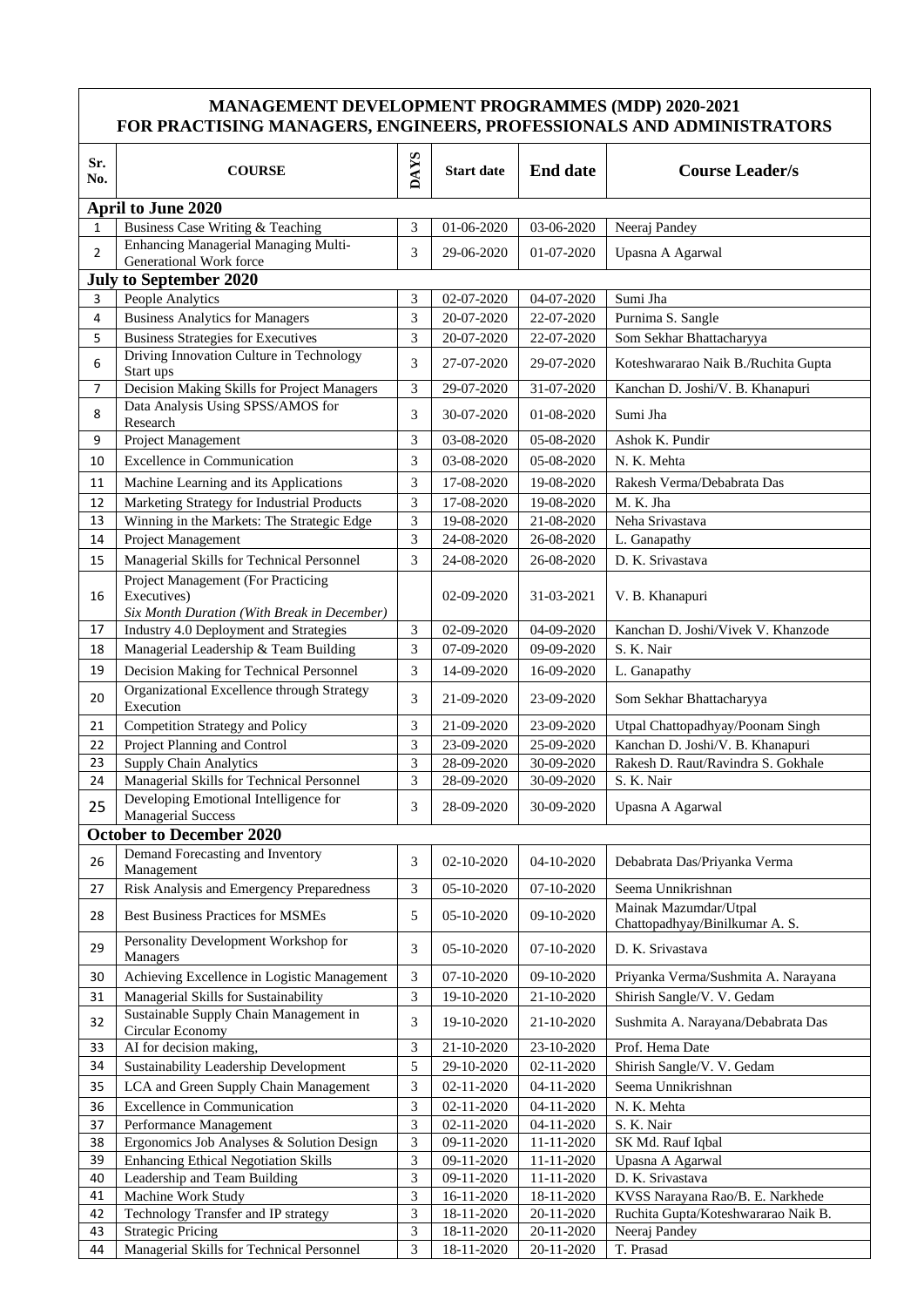| 45 | Financial Analytics Using Python                                             | 3              | 02-12-2020 | 04-12-2020 | Ajaya Kumar Panda/Rakesh Verma                     |
|----|------------------------------------------------------------------------------|----------------|------------|------------|----------------------------------------------------|
| 46 | <b>Consumer Behavior and Marketing Strategies</b>                            | 3              | 02-12-2020 | 04-12-2020 | Neha Srivastava                                    |
| 47 | <b>Business Applications of Artificial Intelligence</b>                      | 3              | 14-12-2020 | 16-12-2020 | Purnima S. Sangle                                  |
|    | <b>January to March 2021</b>                                                 |                |            |            |                                                    |
| 48 | Sustainability Initiatives through Waste<br>Management                       | 3              | 11-01-2021 | 13-01-2021 | <b>Shankar Murthy</b>                              |
| 49 | Sustainability Performance Management in<br><b>PSEs</b>                      | 5              | 11-01-2021 | 15-01-2021 | Shirish Sangle/V. V. Gedam                         |
| 50 | <b>Quality Analytics</b>                                                     | 3              | 11-01-2021 | 13-01-2021 | Jinil D. Persis/B. E. Narkhede                     |
| 51 | Digital & Social Media Marketing for<br><b>Business Growth</b>               | 3              | 11-01-2021 | 13-01-2021 | Neeraj Pandey                                      |
| 52 | Consumer Insight for Competitive Edge                                        | 3              | 14-01-2021 | 16-01-2021 | Sanjeev Verma                                      |
| 53 | Effective Communication Team Dynamics and<br><b>Conflict Management</b>      | $\overline{c}$ | 14-01-2021 | 15-01-2021 | N. K. Mehta                                        |
| 54 | <b>Business Analytics</b>                                                    | 3              | 18-01-2021 | 20-01-2021 | Prof. Hema Date                                    |
| 55 | <b>Stastical Process Control</b>                                             | 3              | 18-01-2021 | 20-01-2021 | Ravindra S. Gokhale/Rakesh D. Raut                 |
| 56 | <b>Big Data and Business Analytics</b>                                       | 5              | 18-01-2021 | 22-01-2021 | Poonam Singh/Mainak Mazumdar                       |
| 57 | <b>Business Analytics for Managerial Decision</b><br>Making                  | 3              | 21-01-2021 | 23-01-2021 | Priyanka Verma/Debabrata Das                       |
| 58 | Green HRM Practices and Its Impact on Hotel<br>and Infrastructure Industries | 2              | 21-01-2021 | 22-01-2021 | <b>Sumant Bishwas</b>                              |
| 59 | Agile Manufacturing                                                          | 3              | 27-01-2021 | 29-01-2021 | B. E. Narkhede/Jinil D. Persis                     |
| 60 | Managing Operations for Social Enterprises                                   | 3              | 27-01-2021 | 29-01-2021 | Vivek V. Khanzode/Kanchan D. Joshi                 |
| 61 | Work-Study for Productivity Improvement                                      | 3              | 01-02-2021 | 03-02-2021 | Milind A. Akarte                                   |
| 62 | Project Management                                                           | 3              | 01-02-2021 | 03-02-2021 | Ashok K. Pundir                                    |
| 63 | Work System Productivity: A Mean to<br><b>Improve Business Performance</b>   | 5              | 01-02-2021 | 05-02-2021 | P. Acharya/Priyanka Verma                          |
| 64 | <b>Strategic Decision Making for Managers</b>                                | 3              | 01-02-2021 | 03-02-2021 | P. Acharya                                         |
| 65 | Fuzzy Logic and its Applications                                             | 3              | 04-02-2021 | 06-02-2021 | Rakesh Verma                                       |
| 66 | <b>Big Data Analytics</b>                                                    | 3              | 04-02-2021 | 06-02-2021 | Purnima S. Sangle                                  |
| 67 | Analytics in Service Industry                                                | 3              | 04-02-2021 | 06-02-2021 | Gaurav Kabra/Rakesh D. Raut/Ravindra S.<br>Gokhale |
| 68 | Application of Design of Experiments                                         | $\overline{2}$ | 08-02-2021 | 09-02-2021 | K. Maddulety                                       |
| 69 | Managerial Effectiveness                                                     | 3              | 08-02-2021 | 10-02-2021 | T. Prasad                                          |
| 70 | Project Risk management                                                      | 3              | 15-02-2021 | 17-02-2021 | Ruchita Gupta/V. B. Khanapuri                      |
| 71 | <b>Managing Lean Operations</b>                                              | 3              | 15-02-2021 | 17-02-2021 | Vivek V. Khanzode/B. E. Narkhede                   |
| 72 | Decision Making in Supply Chain                                              | 3              | 15-02-2021 | 17-02-2021 | P. Acharya/Priyanka Verma                          |
| 73 | <b>Emerging Business Environment: Competition</b><br>and Strategies          | 5              | 15-02-2021 | 19-02-2021 | Utpal Chattopadhyay/Binilkumar A.S.                |
| 74 | Design Thinking for Business Excellence                                      | 3              | 18-02-2021 | 20-02-2021 | Ranjan Chaudhuri                                   |
| 75 | Project Procurement and Contracts<br>Management                              | 3              | 22-02-2021 | 24-02-2021 | V. B. Khanapuri/Kanchan D. Joshi                   |
| 76 | <b>Strategic Manufacturing Management</b>                                    | 3              | 22-02-2021 | 24-02-2021 | Milind A. Akarte                                   |
| 77 | Data Analytics in Operations Management                                      | 3              | 22-02-2021 | 24-02-2021 | Ravindra S. Gokhale/Rakesh D. Raut                 |
| 78 | <b>Business to Business Marketing</b>                                        | 3              | 22-02-2021 | 24-02-2021 | M. K. Jha                                          |
| 79 | Artificial Intelligence for Managerial Decision<br>Making                    | 3              | 25-02-2021 | 27-02-2021 | Sushmita A. Narayana/Debabrata Das                 |
| 80 | Managerial Decision Making                                                   | 5              | 08-03-2021 | 12-03-2021 | Vijaya Gupta                                       |
| 81 | Flexible HRM Practices in IT and Automobile<br>sector                        | 2              | 08-03-2021 | 09-03-2021 | Sumant Bishwas                                     |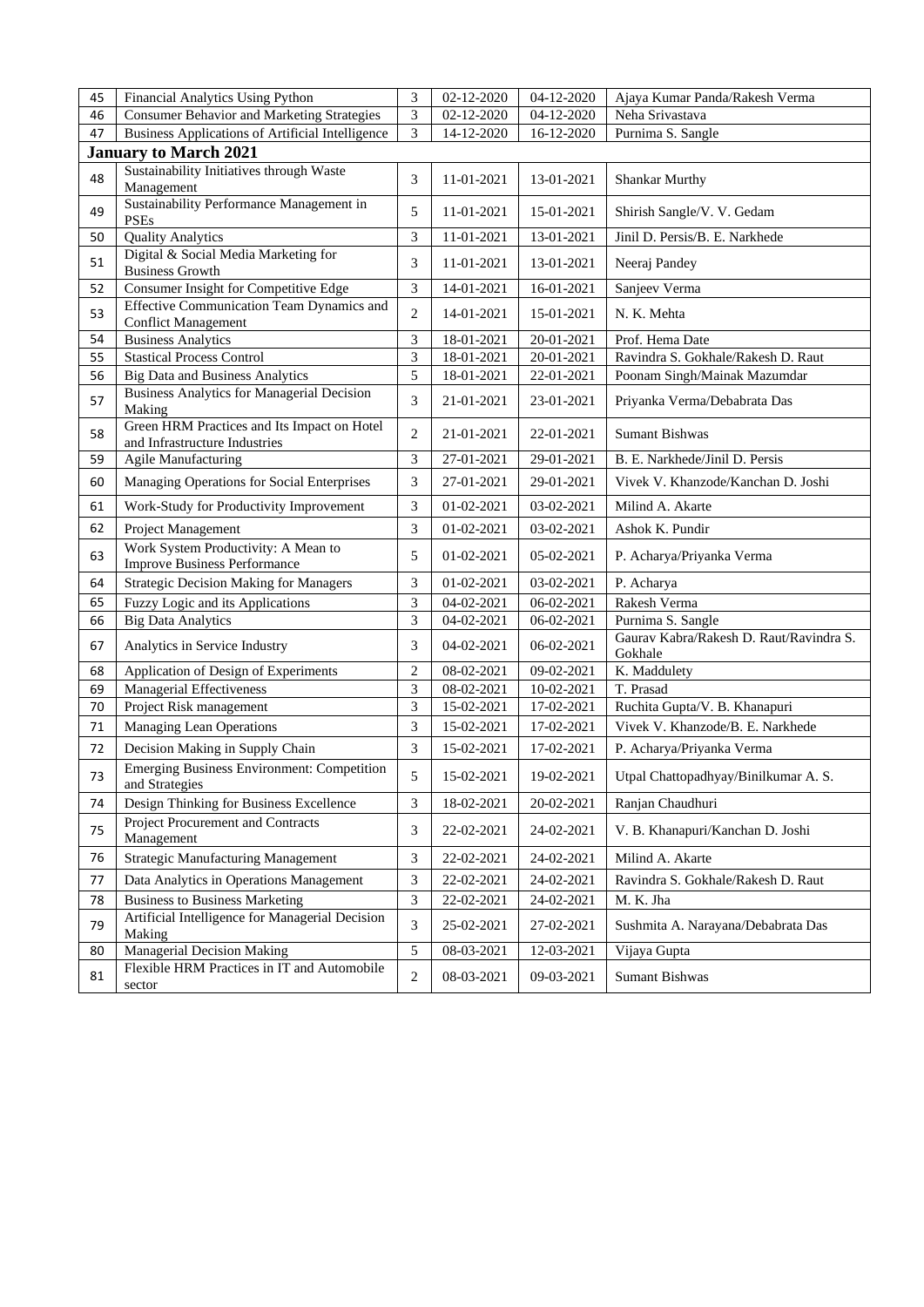### **FEES & OTHER DETAILES**

### **Course Fees (Non-Residential Participants)**

Includes Course Fee, Course Material, Working Lunch, Tea/Coffee and Institutional Amenities

| <b>SAARC</b> Countries<br>Days<br>Including India |            | <b>Other Countries</b> |
|---------------------------------------------------|------------|------------------------|
| 2 Days Programme                                  | 24,000/    | 700\$                  |
| 3 Days Programme                                  | $35,000/-$ | 1000\$                 |
| 5 Days Programme                                  | $57,000/-$ | 1500\$                 |

GST will be charges extra (presently 18%).

**NITIE is exempted from Income Tax and no TDS is deductible.**

#### **Residential Arrangements for Participants**

All Programs are non-residential however NITIE may facilitate accommodation at 3-star hotel located close to NITIE on request. The request for accommodation to be made by participants Two weeks before the start date of programme and confirmation of nomination to programme by NITIE. Participants will pay the food & accommodation charges directly to the respective hotel.

#### **Group Discount:**

| No. of Participants/ program                                                                          | Discount offered to |  |
|-------------------------------------------------------------------------------------------------------|---------------------|--|
| (from Same Organisation)                                                                              | Participants        |  |
| 3-5                                                                                                   | 10%                 |  |
| $5-10$                                                                                                | 15%                 |  |
| >10                                                                                                   | 20%                 |  |
| Early Bird fees **                                                                                    | 5%                  |  |
| ** (for individual Participants only subject to nominations received 4 weeks before start date of the |                     |  |

programme & payment to be done after confirmation by NITIE).

### **Refund Rules**

Fees once paid can be adjusted for 2 financial years against future nominations only. In case a course is cancelled on account of inadequate participation or any other unforeseeable reasons, the participants will be informed of the cancellation by e-mail or Fax and the fee will be refunded. NITIE will not be liable for any other expenses incurred by the company or the participant.

### **Eligibility**

Person with relevant experience and holding a responsible position in Industry.

### **Enrolment**

Following details may be sent to us for enrolment: Name, Designation, Age, Qualification, Experience (years) and the present functions. Fee can be sent through ECS/ NEFT or by Demand Draft drawn in favour of "NITIE Mumbai" addressed to:

Prof. I/C: - Industry Connect, SRIC Office National Institute of Industrial Engineering (NITIE), Vihar Lake, Mumbai- 400 087.

### **Sponsored Research and Industrial Consultancy (SRIC) Office**

Sponsored Research and Industrial Consultancy (SRIC) offices is the key interface with the industry and various external agencies. The SRIC Office undertakes sponsored research, industrial consultancy executive educational and other outreach activities like International Relations & Media Relations of the Institute. The Media relation is the interface point of the institute across different media.

#### **For queries and support related to Sponsored Research & Industrial Consultancy contact:**

### **Sponsored Research and Industrial Consultancy (SRIC) Office**

National Institute of Industrial Engineering (NITIE), Vihar Lake, Mumbai- 400 087 Phone: (022) 2857 3371/ 2803 5269/ 2803 5275. Fax: (022) 2857 4033/ 2857 3251 E-mail: Program @ nitie.ac.in Website: [www.nitie.edu](http://www.nitie.edu/) and [www.nitie.ac.in](http://www.nitie.ac.in/)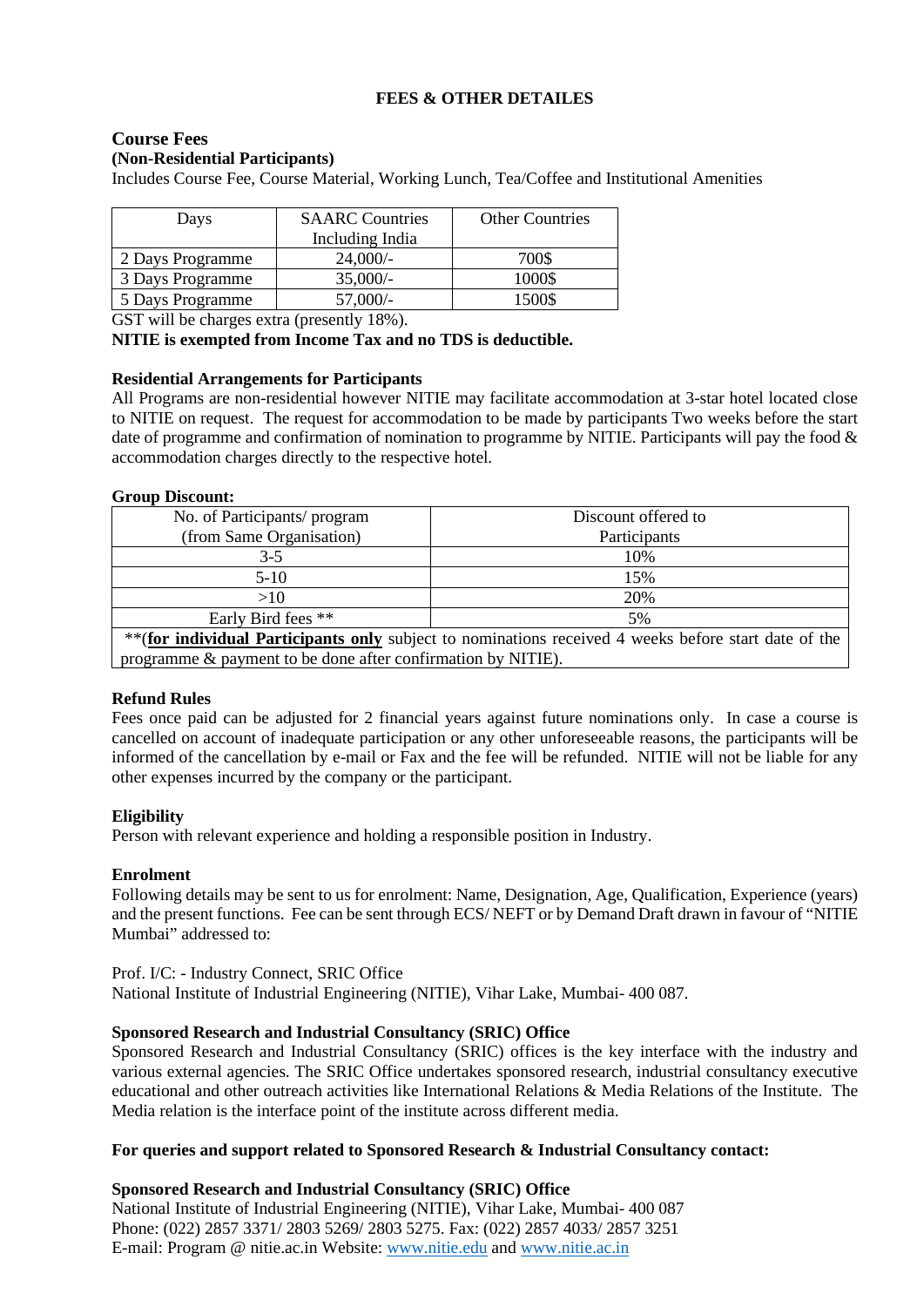### **UNIT BASED PROGRAMMES**

### **Every organization faces the continuous challenges of:**

- $\triangleright$  Keeping pace with latest concepts and techniques indifferent fields.
- $\triangleright$  Providing training support in specific areas to specific groups.
- $\triangleright$  Enthusing employees for further training and influencing their attitudes.
- $\triangleright$  Working for still higher productivity.

### **NITIE assists the organizations through its Units Based Programmes which:**

- $\triangleright$  Cover the latest concepts and techniques indifferent field of functional and general management.
- $\triangleright$  Are designed to meet identified training needs that will influence the attitude of employees and make them learning- oriented.
- $\triangleright$  Are continuously updates with the experience gained in increasing productivity indifferent organizations

### **NITIE's Goals for United Based Programmes:**

NITIE helps to increase the Enterprise's effectiveness through the following objectives:

- $\triangleright$  Diagnose and assess training needs in different functional areas, and design the training programme, adding the latest concepts and techniques in the relevant filed of management.
- $\triangleright$  Identify areas for productivity improvement and enable the executives and employees to apply the knowledge, gained, to real- life problems in their organization.
- $\triangleright$  Increase enterprise effectiveness through in-company programmes to meet the specific needs of the organization.
- $\triangleright$  Create an awareness of the value of training and bring about a change in the attitude of the employees.
- $\triangleright$  Maintain a close linkage and liaison with the business and industry in relation to the training to be imparted a different level.

### **NITIE's approach to Unit Based Programmes**

NITIE faculty conduct Pre- Training Survey (PTS) for 1 or 2 days. (if necessary), to assess training needs of organization. Programmes designed and implemented on the basis of a PTS create more interest to the participants in the sessions and increase the worth and effectiveness of the training. PTS also helps to identify appropriate duration of the programme. Thus, PTS enable to collect the necessary inputs for the programme relating to the organization. After the PTS is over, NITIE team of faculty who conduct the study, draw up a programme schedule mutually acceptable to the organization and NITIE. On confirmation thereof, the programmes are conducted for the duration agreed upon.

### **Certificate Programmes**

Special/ Customized part-time certificate programmes in the areas of industrial Engineering, Supply Chain Management, Project Management, Manufacturing Management etc. (to be announced).

### **Special Programs**

1. NITIE has announced one year Post Graduate Program for Executives- Visionary Leadership for Manufacturing from September 2017. Details are available on NITIE web site [www.nitie.edu](http://www.nitie.edu/) / [www.nitie.ac.in](http://www.nitie.ac.in/)

### **Pre- Training Survey (PTS) Terms:**

- 1. A token Feed of ₹10,000/- Per faculty per contact day.
- 2. Travelling expenses of faculty members/s, (minimum 2 faculty), to and fro by air and local transportation at both ends.
- 3. Boarding and Lodging expenses of the faculty members/s at destination.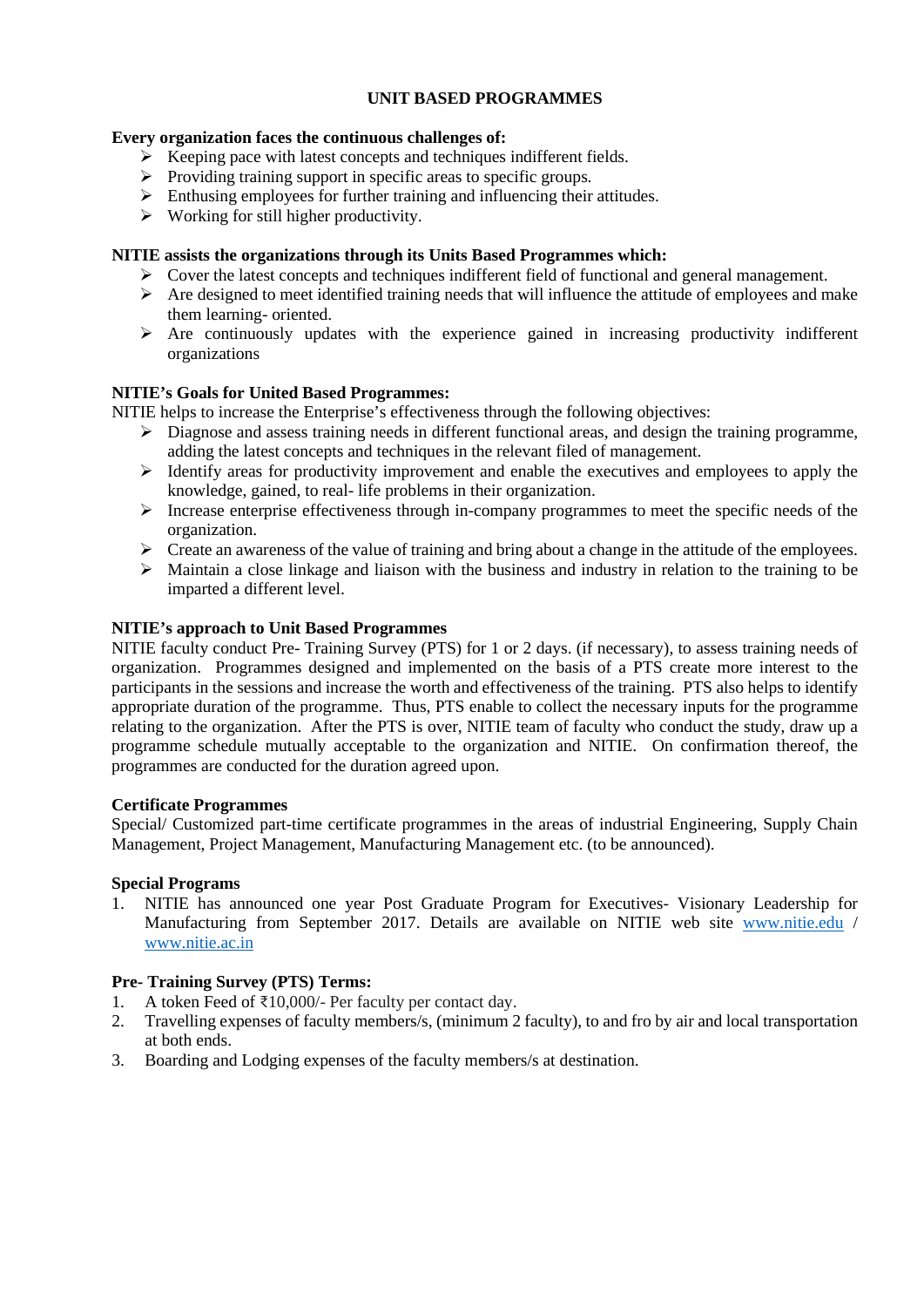### **Unit Based Programmes (UBP)**

The programs can be conducted at clients place or at NITIE as per the requirements. The Terms & Conditions will be sent on formal request.

| $\mathbf{1}$   | <b>Industrial Engineering</b><br>Industrial Engineering and Work Study for Higher Productivity.<br>Productivity/Efficiency Improvement & Ergonomics<br>Productivity Management<br><b>Systematic Planning Layout</b><br>Ergonomics.<br>Health, Fitness & Life Style Management<br>Vehicular & Transport Ergonomics<br>Manpower Requirement Analysis<br>Value Engineering<br>Latest Trends in Productivity<br>Ergonomics Evaluation of Work Places<br>Method Study and Work Measurement                                                                                                                                                                                                                                                                                     | 5           | <b>Environment &amp; Industrial Safety</b><br>Strategic Environmental Management<br>Industrial Safety, Risk & Hazards Management.<br>Risk Analysis, HAZOP Study, Disaster Management<br>& Behavioural Safety Assessment & Risk Mitigation<br>Methods Noise Monitoring<br>Sustainability Leadership Development Programme.                                                                                                                                                                                                                                                                                                                                                               |
|----------------|---------------------------------------------------------------------------------------------------------------------------------------------------------------------------------------------------------------------------------------------------------------------------------------------------------------------------------------------------------------------------------------------------------------------------------------------------------------------------------------------------------------------------------------------------------------------------------------------------------------------------------------------------------------------------------------------------------------------------------------------------------------------------|-------------|-----------------------------------------------------------------------------------------------------------------------------------------------------------------------------------------------------------------------------------------------------------------------------------------------------------------------------------------------------------------------------------------------------------------------------------------------------------------------------------------------------------------------------------------------------------------------------------------------------------------------------------------------------------------------------------------|
| 2              | <b>Operations and Supply Chain Management</b><br>Achieving Manufacturing/ Operational Excellence<br>Six Sigma & Lean Concepts for Business Excellence<br>Strategic Program on Supply Chain Management<br>World Class Maintenance for Operational Excellence                                                                                                                                                                                                                                                                                                                                                                                                                                                                                                               | 6<br>$\tau$ | <b>Economics &amp; Strategy</b><br><b>Strategic Thinking for Managers</b><br><b>Finance &amp; Accounting</b><br>Cost Management in Manufacturing Firm Cost<br>Engineering.                                                                                                                                                                                                                                                                                                                                                                                                                                                                                                              |
| 3              | Lean Manufacturing<br>Manufacturing Management<br><b>Operations Management</b><br><b>Quality Management</b><br>Statistical Process Control & Quality Management<br><b>Reliability Centered Maintenance</b><br>Supply Chain Management<br>Logistics & Distribution Management<br><b>Material Management</b><br>Inventory & Spare Parts Management<br><b>Supplier Capacity Evaluation</b><br>Induction course for Assistant Work Managers<br><b>Engineering Technology &amp; Project Management</b><br>Project Management / Strategic Project Management<br>Technology Commercialization and IP Management<br>Plant Maintenance Reliability Centered Maintenance (RCM)<br>& Condition Monitoring<br>Project Risk Management<br>Project Procurement and Contracts Management | 8           | <b>Human Resource Management</b><br>Emotional Intelligence at Work Leadership<br>Development Programme Enhancing Managerial<br>Effectiveness Managerial & Leadership<br>Development Skills<br>Managerial Leadership & Team Building<br>Psychological and Behavioural Intervention<br>Commercial Aspects of the Business<br>Communication, Interpersonal & Presentation Skills<br><b>Negotiation Skills</b><br>Stress & Time Management<br><b>Change Management</b><br>Modules for Enhancing Effectiveness for DRTC<br>Officers<br>Basic Management Module for DRTC Officers<br>Mid-Career Training Programme (MCTP) level-1<br>for STS<br>Soft Intervention training Programme for Agri |
| $\overline{4}$ | <b>Decision Science &amp; Information</b><br><b>Technology</b><br>Decision Making using Statistic & Industrial Engineering Tools                                                                                                                                                                                                                                                                                                                                                                                                                                                                                                                                                                                                                                          | 8           | <b>Implement Cluster</b><br><b>Marketing Management</b><br><b>Strategic Marketing</b>                                                                                                                                                                                                                                                                                                                                                                                                                                                                                                                                                                                                   |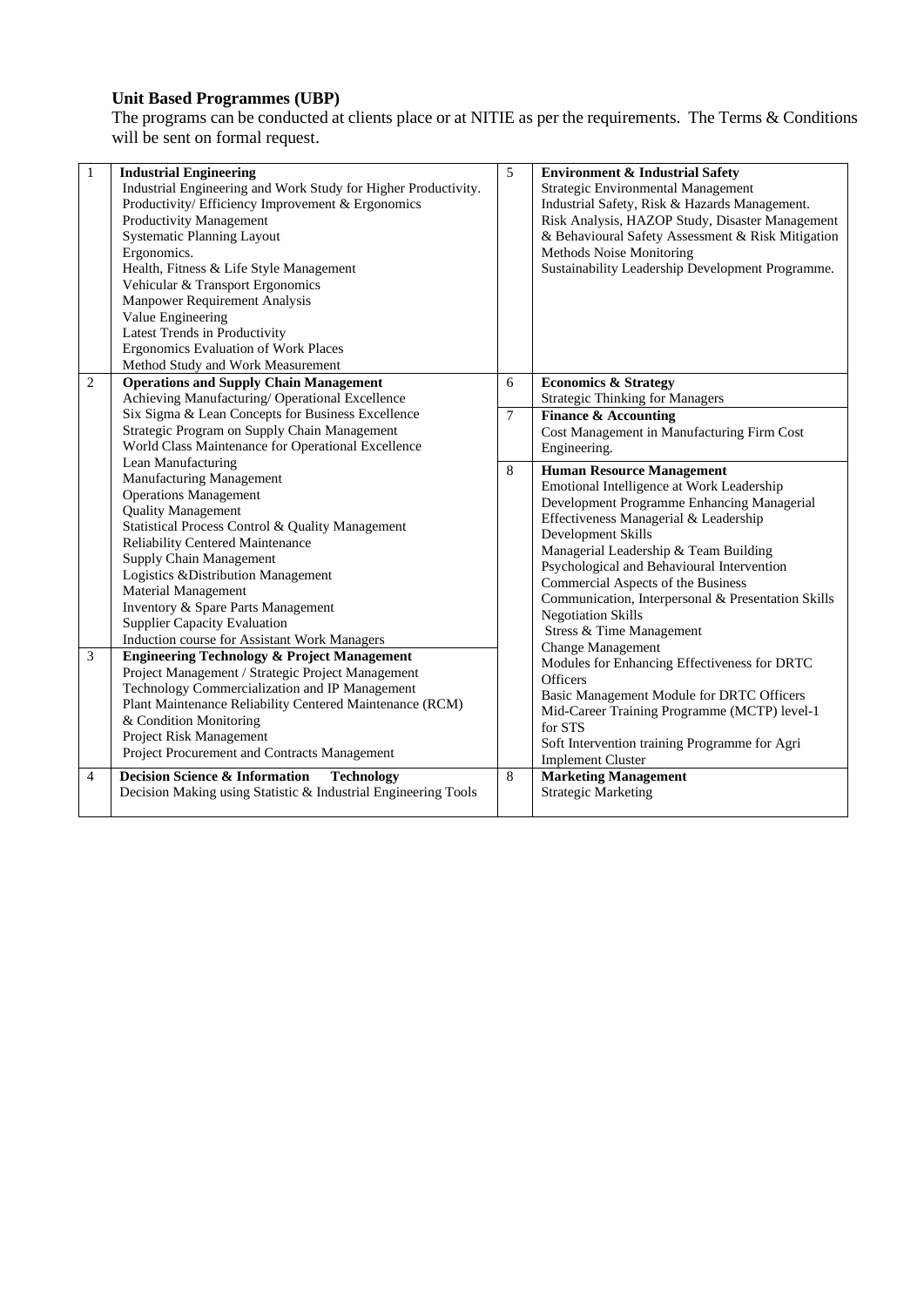|                                                    | <b>Representative List of UBP Clients</b>              |
|----------------------------------------------------|--------------------------------------------------------|
| ACC Ltd.                                           | John Deere India Pvt. Ltd. Pune                        |
| Apollo Tyres Ltd.                                  | Jubilant Life Science Ltd.                             |
| Banswara Syntex Ltd. Rajasthan                     | Kendriya Vidyalaya Sangathan                           |
| Beroe Consulting India Pvt. Ltd.                   | Larsen & Toubro Ltd.                                   |
| <b>Bharat Electronics Ltd.</b>                     | Linde Engineering India Pvt. Ltd.                      |
| Bharat Petroleum Corporation Ltd.                  | Lubrizol India Pvt. Ltd.                               |
| BILT Graphics Paper Products Ltd.                  | Maharashtra Pollution Control Board                    |
| Binani Industrial Ltd                              | Maharashtra State Industries Cluster Development       |
| <b>Bokaro Steel Plant</b>                          | Maharashtra State Power Generation Co. Ltd.            |
| Cadila Healthcare Ltd. Ahmedabad                   | Mahindra & Mahindra Ltd.                               |
| Caim India Ltd.                                    | Maruti Suzuki India Ltd.                               |
| Central Institute of Research on Cotton Technology | Mormugaon Port Trust.                                  |
| (CIRCOT)                                           |                                                        |
| Chennai Petroleum Corporation Ltd.                 | NTPC Limited                                           |
| Crompton Greaves Ltd.                              | <b>NALCO</b>                                           |
| Defence Institute of Physiology & Allied Sciences  | Naval Dockyard                                         |
| <b>DRDO</b>                                        | Nuclear Power Corp. of India Ltd.                      |
| Elecon Engg. Co. Ltd.                              | National Building Construction Corporation Ltd.        |
| Essar Steel Ltd.                                   | National Institute of Technology Teachers Training and |
|                                                    | Research                                               |
| Excide Industries Ltd. Kolkata                     | Orient Paper Mills India Ltd.                          |
| <b>GSFC</b>                                        | PEC University of Technology, Chandigarh               |
| Gujarat Gas Co. Ltd.                               | Reliance Industries Ltd.                               |
| Hindustan Petroleum Corp. Ltd.                     | Security Printing & Minting Corporation of India Ltd.  |
| Hindalco Industries Ltd.                           | S.H. Kelkar & Co. Pvt. Ltd. Mumbai                     |
| HMT Machine Tools Ltd.                             | Seamex, Birla Management Centre Services Ltd.          |
| <b>HAL Management Academy</b>                      | Sterlite Technologies Ltd.                             |
| Indian Oil Corporation Ltd.                        | Tata Chemicals Ltd.                                    |
| India Government Mint                              | TAFE Ltd.                                              |
| IFFCO Ltd.                                         | TMT Ltd.                                               |
| Jindal Saw Ltd                                     | The Indian Hotel Company Ltd.                          |
| LIC of India                                       | VE Commercial Vehicle Ltd.                             |
| National Academic of Defence Production            | Vikram Sarabhai Space Centre                           |
| Bharti Airtel Ltd.                                 | WF (India) Ltd., VKC Footcare India Pvt. Ltd.          |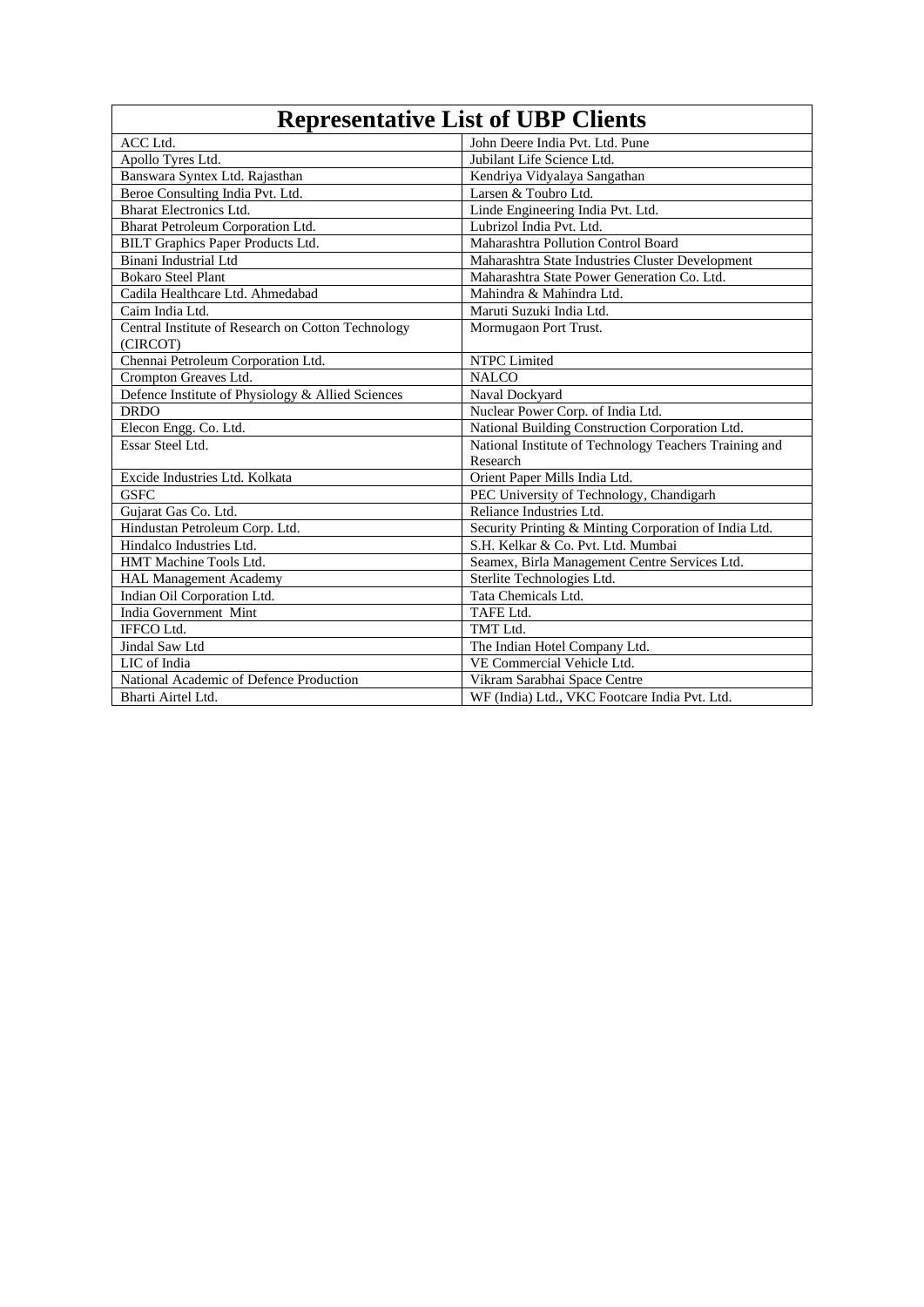### **CONSULTANCY SERVICES**

### **Every organization periodically needs external consultancy when:**

- $\triangleright$  Need arises for expertise which is not AVAILABLE WITH IN THE ORGANIZATION.
- $\triangleright$  additional support necessary to broaden and update the experience available in the organization Is required.
- $\triangleright$  A fresh, impartial and holistic outlook may be more beneficial.
- $\triangleright$  Experience of other organizations may be of great help.

### **NITIE's Goals for Consultancy Services**

Consultancy assignments are undertaken by NITIE through faculty members as individuals/ teams on a selective basis to meet the following goals:

- $\triangleright$  Provide service to the industry by sharing expertise and competence of experienced NITIE faculty to diagnose and solve Industrial problems objectively in selected areas of Industrial engineering and management.
- $\triangleright$  Provide services of inter-disciplinary team of NITIE faculty to apply latest concepts/ methodologies/ research validated approaches to solve real life problems in business and industry.
- $\triangleright$  Help the faculty in developing case studies/ course material, which can be used, with permission from host-organization, for dissemination of knowledge to executives/ students.
- $\triangleright$  Maintain close linkage and liaison with business and industry.

### **Our approach in Consultancy Services**

NITIE's faculty socialists (one or more) conduct PRE CONSULTANCY SURVEY (PCS) on nominal charges for 1 or 2 days in the organization; meet key executives in order to identify and define the problem and develop a CONSULTANCY PROPOSAL with terms of reference, estimated consultancy fee and duration for completing the assignment.

100% of the Consultancy Fee is payable in advance, before commencement of the assignment. NITIE encourages a participative approach and joint study with executives, staff and employees of the organization

during the detailed consultancy assignment. This provides as opportunity for client personnel to understand the nature of problem(s). approach to the solution (s) and have training on the job. This also helps in smoothly implementing the recommendations evolved as a result of joint study, particularly in the sensitive areas e.g. wage/ salary matters and work- load studies, etc.

### **Pre- Consultancy Survey (PCS) Terms:**

- 1. A token Fee ₹ 10.000/- per consultant per day, to do the PCS.
- 2. Travelling expenses of faculty members/s, (minimum 2 faculty), to and fro by air and local transportation at both ends.
- 3. Boarding and Lodging expenses of the faculty member/s at destination.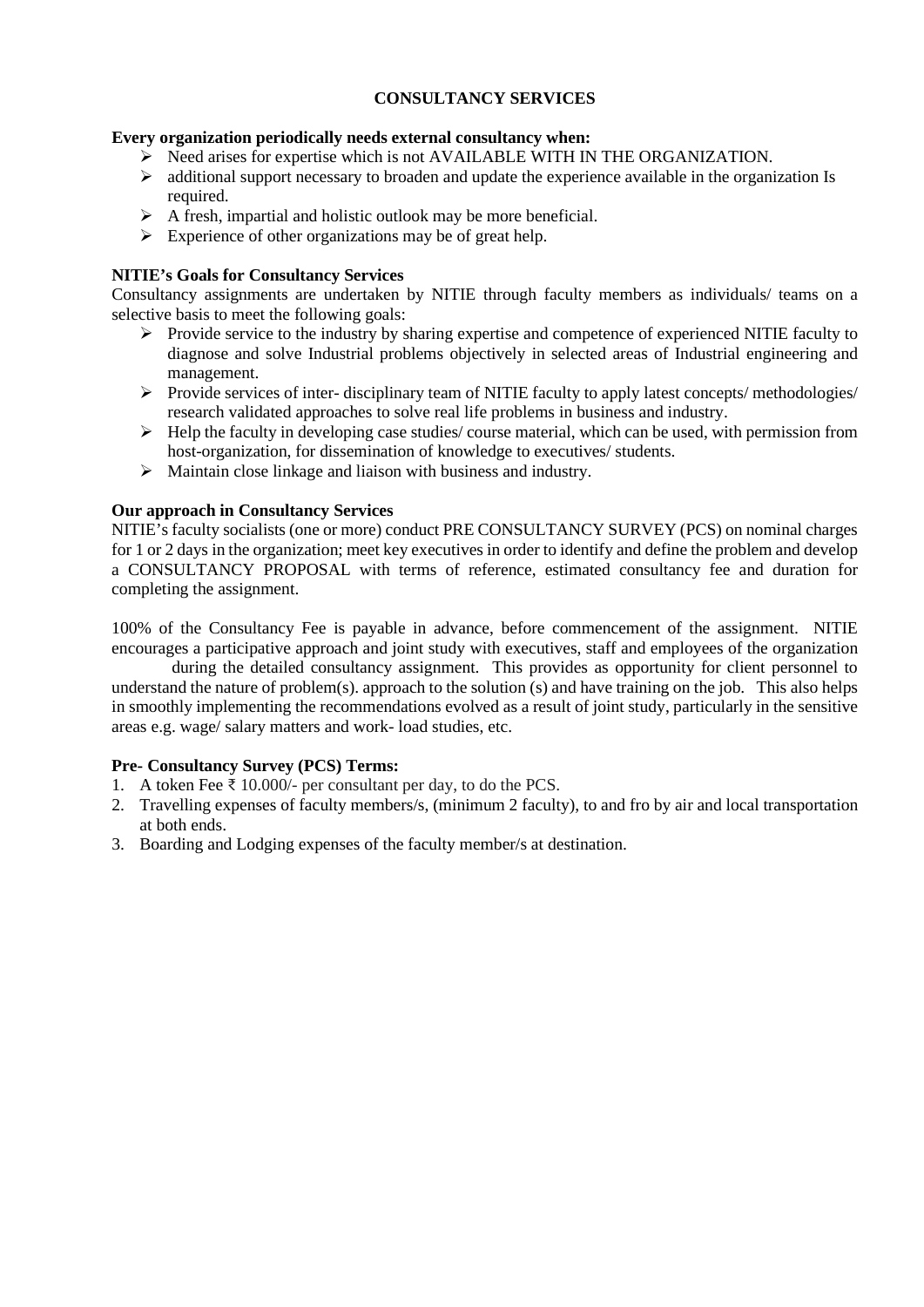|     | <b>CONSULTANCY ASSIGNMENT AREAS</b>                 |     |                                                      |  |  |
|-----|-----------------------------------------------------|-----|------------------------------------------------------|--|--|
| 01. | <b>Industrial Engineering/Method Study and Work</b> | 06. | <b>Organisation Restructuring</b>                    |  |  |
|     | <b>Measurement</b>                                  |     | Re-structuring of Non-Teaching Positions Staffing    |  |  |
|     | <b>Industrial Engineering Study</b>                 |     | Norms & Organizations Structuring Study.             |  |  |
|     | Method Study/ Methods Improvement and Work          |     | Job Contract for Production & Maintenance Functions. |  |  |
|     | Measurement                                         | 07. | <b>Operational Improvement Studies</b>               |  |  |
|     | Work study and Time Study                           |     | Maintenance Management/ Total Productive             |  |  |
|     | Business Process Re- engineering (BPR) Study        |     | Maintenance                                          |  |  |
|     | Time and Motion Study                               |     | Capacity Assessment                                  |  |  |
|     | <b>Operations Research Project Module</b>           |     | <b>Cost Reduction</b>                                |  |  |
| 02. | <b>Productivity Improvement Studies</b>             |     | Value Engineering                                    |  |  |
|     | Productivity & Cost Effectiveness                   |     | <b>Total Quality Management</b>                      |  |  |
|     | Productivity Study                                  | 08. | <b>Supply Chain Management Studies</b>               |  |  |
|     | Pilot Plant Efficiency Study                        |     | Direct Port Delivery (DPD) & Dural Cycling of        |  |  |
| 03. | <b>Manpower Assessment</b>                          |     | Loading/ unloading Activity                          |  |  |
|     | Human Capital Assessment                            |     | Materials Management System                          |  |  |
|     | Job Evaluation & Gradation                          |     | Supply Chain Audit for Circulation Process           |  |  |
|     | Manpower Assessment / Utilisation Study             | 09. | <b>Ergonomic Studies</b>                             |  |  |
|     | <b>Manpower Optimization Study</b>                  |     | <b>Ergonomics Audits</b>                             |  |  |
|     | Manpower Systems & Renationalisation                |     | Ergonomic Study                                      |  |  |
|     | Manpower Aeging Study                               |     |                                                      |  |  |
| 04. | <b>Incentive Measurement Studies</b>                | 10. | <b>Environment and Sustainability</b>                |  |  |
|     | Developing Incentives Scheme                        |     | Environmental Cost Benefit & Analysis Study          |  |  |
|     | Establishing Productivity and Profitability         |     | Social Impact Evaluation for CSR-CD Activities       |  |  |
|     | Linked Incentive Scheme                             |     | Developing Sustain ability Report                    |  |  |
| 05. | <b>Material Handling and Layout Planning</b>        |     | <b>Energy Management</b>                             |  |  |
|     | Assessing Area Requirement for Production of        |     | Waste Management                                     |  |  |
|     | Manpower- Ergonomics Study                          |     | Safety and Welfare                                   |  |  |
|     | Evaluation of materials Handling Systems            | 11. | <b>Marketing Studies</b>                             |  |  |
|     | Facility Layout Upgradation                         |     | Evaluation of Advertisement Campaign on              |  |  |
|     | Layout Study & Establishing Time Standards          |     | Apprenticeship Training Scheme                       |  |  |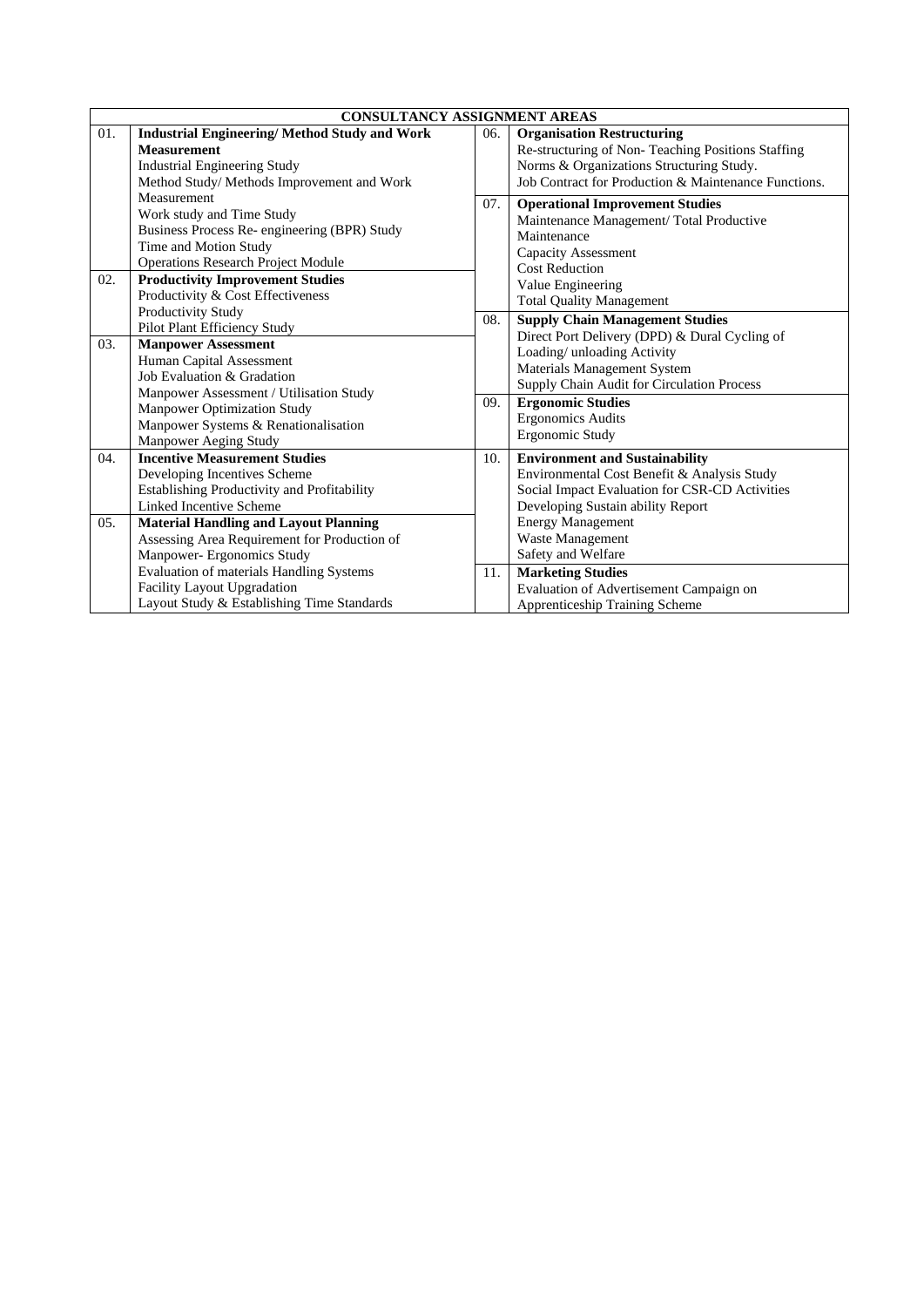### **List of Our Clients:**

| Adani Gas Limited Ahmedabad                | IOT Infrastructure Energy Services Ltd.         |
|--------------------------------------------|-------------------------------------------------|
| Adani Green Energy Ltd.                    | <b>ITC</b> Limited                              |
| <b>Apcotex Industries Limited</b>          | Intas Pharmaceutical Ltd.                       |
| Air India                                  | Jawaharlal Nehru Port Trust                     |
| Ambuja Cements Ltd.                        | JSW Jaigarth Port Ltd, Mumbai                   |
| All India Council for Technical Education  | Jindal Iron & Steel Co. Ltd.                    |
| A Infrastructures Ltd.                     | Jute Manufactures Development Council           |
| Baerlochar India Additives Pvt. Ltd.       | Kasturi and Sons Pvt. Ltd.                      |
| Bennett. Coleman & Co. Ltd. Mumbai         | Kochi Refi. neries Ltd.                         |
| <b>Bharat Electronics Ltd.</b>             | KSB Pumps Ltd.                                  |
| Bharat Petroleum Corp. Ltd.                | Larsen & Toubro Limited. Bangalore              |
| Biological E. Ltd.                         | Larsen & Toubro Limited, Mumbai                 |
| Board od Apprenticeship Training (WR)      | L 'Oreal India Pvt. Ltd.                        |
| Bombay Tyres International Ltd.            | Mahagenco Ltd.                                  |
| Cargill India Pvt. Ltd. Pune               | Maithon Power Ltd.                              |
| CEAT Ltd.                                  | Marpol India Pvt Ltd.                           |
| Century Rayon Ltd.                         | MPF Ltd.                                        |
| <b>Central Warehousing Corporation</b>     | Mangalore Refinery & Petrochemical Ltd.         |
| Coromandel International Ltd.              | Merind Ltd.                                     |
| Diligent Media Corps. Ltd. (DMA)           | Mundra Port & Special Economic Zone Ltd.        |
| Dork Ketal Chemical India Pvt. Ltd.        | <b>NEFE</b> Limited                             |
| Dredging Corpn. Of India Ltd.              | NTPC Ltd.                                       |
| Dr. Reddy's Laboratories Ltd. Hyderabad    | Oman Airways                                    |
| E- Merck (India) Ltd.                      | P.D. Hinduja Hospital & Medical Research Centre |
| GAIL (India) Ltd.                          | PEC University of Technology                    |
| Godrej Aerospace                           | Pidilite Industries Ltd.                        |
| Godrej & Boyce Mfg. Co. Ltd.               | Privi Organics Ltd.                             |
| Glaxo Smithkline Pharmaceutical Ltd.       | Prism Cement Ltd.                               |
| Grasim Industries Ltd.                     | Ranbaxy Limited                                 |
| Gujarat State Fertilizers & Chemical Ltd.  | Rashtriya Chemicals & Fertilizers Ltd.          |
| Gujarat Alkalies & Chemicals Ltd. Vadodara | RMC Readymix (India)                            |
| Haldia Petrochemicals Ltd.                 | S.H. Kelkar & Co. Pvt. Ltd.                     |
| HEG. Ltd.                                  | SRF Ltd.                                        |
| Herdilia Chemicals                         | Sundaram Fasteners Ltd.                         |
| Hindalco Industries Ltd.                   | Silica Ceramica Pvt. Ltd.                       |
| Hindustan Petrochemicals Ltd.              | Tata Electric Co. Ltd.                          |
| Hindustan Petroleum Corp. Pvt Ltd.         | Tata Power Co. Ltd.                             |
| Hindustan Unilever Ltd.                    | Transformers & Rectifiers (India) Ltd.          |
| H & R Johnson                              | Ahmedabad                                       |
| <b>IDBI</b>                                | TTK-LIG and SSL-TTK                             |
| IG Petrochemicals Ltd.                     | Transformers & Electricals Ltd                  |
| Indian Oil Corporation Ltd.                | TVS Motor Company Limited, Hosur                |
| <b>Indian Rayon Industries</b>             | Viraj Group of Cos.                             |
| Indofi I Industries Ltd.                   | Wanbury Ltd.                                    |
| Indo- Gulf Fertilisers & Chem. Corpn. Ltd. | Zee News Ltd.                                   |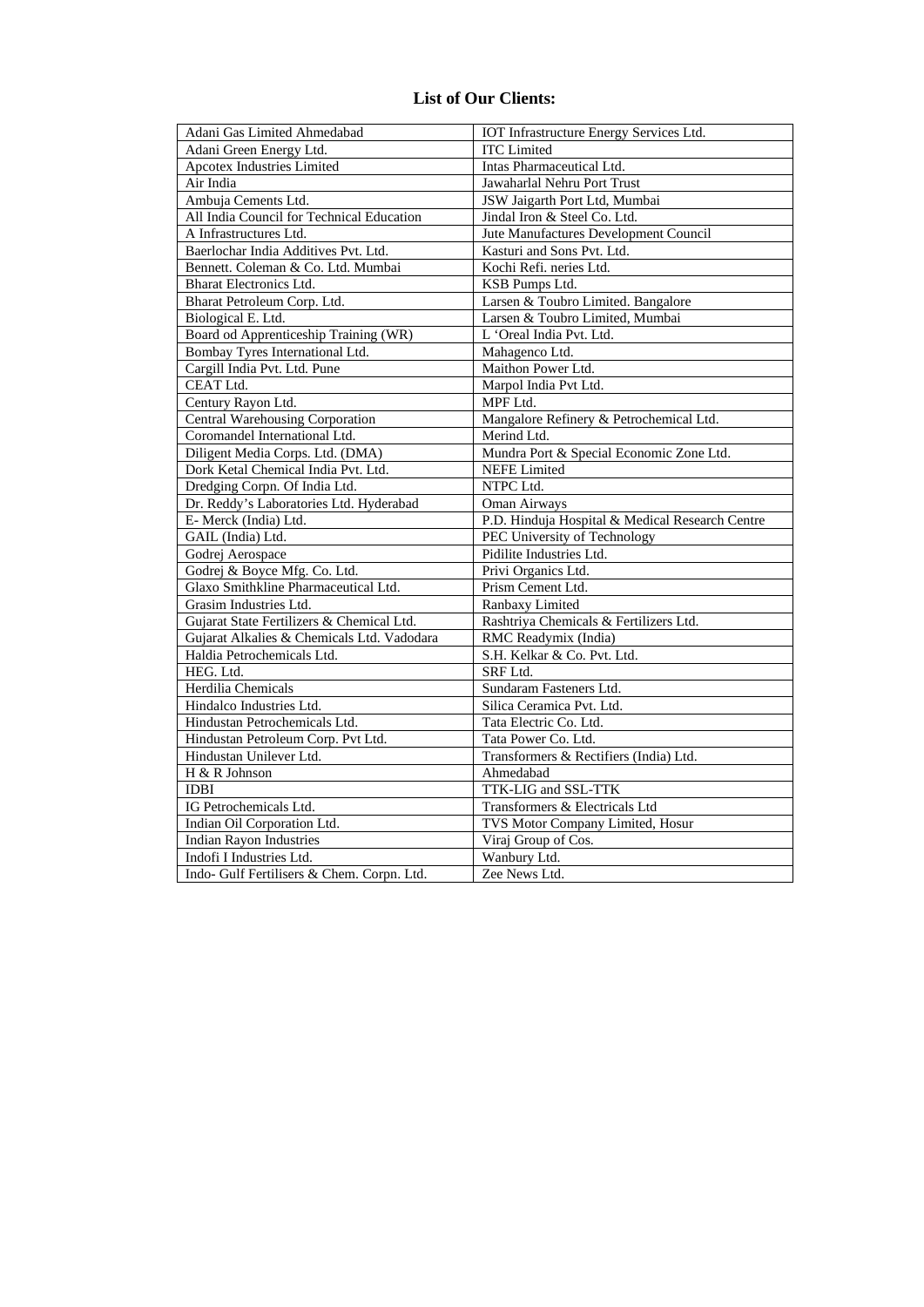## **FACULTY AT NITIE**

### **Prof. Manoj Kumar Tiwari - Director NITIE**

|  | <b>Industrial Engineering and Manufacturing Systems</b> |  |  |
|--|---------------------------------------------------------|--|--|
|  |                                                         |  |  |

| 1.               | Acharya P                                   |
|------------------|---------------------------------------------|
|                  | Professor & Dean (Academics)                |
|                  | Ph.D (IIT Kharagpur), M.Tech, B.E.          |
| $\overline{2}$ . | Akarte Milind M                             |
|                  | Professor                                   |
|                  | Ph.D (IIT, Bombay), M.Tech.                 |
| 3.               | Ganapathy L                                 |
|                  | Professor                                   |
|                  | Ph.D (IIT Kharagpur), M.Tech., BSc. (Engg.) |
| 4.               | Iqbal Rauf                                  |
|                  | <b>Associate Professor</b>                  |
|                  | Ph.D (Vidya Sagar University), M.Sc.        |
| 5.               | Khanzode Vivek                              |
|                  | <b>Associate Professor</b>                  |
|                  | Ph.D (IIT Kharagpur), M.Tech., B.E.         |
| 6.               | Narayana Rao KVSS                           |
|                  | Professor                                   |
|                  | Ph.D. (IITB), PGDIE (NITIE), B. Tech.       |
| 7.               | Narkhede B. E.                              |
|                  | <b>Associate Professor</b>                  |
|                  | Ph. D, (Mech. Engg.); M. Tech., B.E.        |
| 8.               | Persis Jinil D.                             |
|                  | <b>Assistant Professor</b>                  |
|                  | Ph. D. M.E, B.E.                            |
| 9.               | Pundir A K                                  |
|                  | Professor                                   |
|                  | Fellow (NITIE), PGDIE (NITIE), B.Tech.      |
| 10.              | Verma Priyanka (Ms.)                        |
|                  | <b>Assistant Professor</b>                  |
|                  | Ph.D. (IIT Kanpur), M.Tech., B.Tech.        |

#### **Operations and Supply Chain Management**

| 1. | Gauray Kabra                            |
|----|-----------------------------------------|
|    | <b>Assistant Professor,</b>             |
|    | Ph.D; MBA; B. Tech                      |
| 2. | Gokhale Ravindra S                      |
|    | <b>Assistant Professor</b>              |
|    | Ph.D. M. Tech., B.E.                    |
| 3. | Kamble Sachin S                         |
|    | Associate Professor                     |
|    | Ph.D (Vikram University), MBA, B.E.     |
| 4. | Maddulety K                             |
|    | <b>Associate Professor</b>              |
|    | Ph. D (Shivaji University) MBA B. Tech. |
| 5. | <b>Raut Rakesh</b>                      |
|    | <b>Assistant Professor</b>              |
|    | Post-Doc (EPFL, Switzerland),           |
|    | Fellow (NITIE), M. Tech., B.E.          |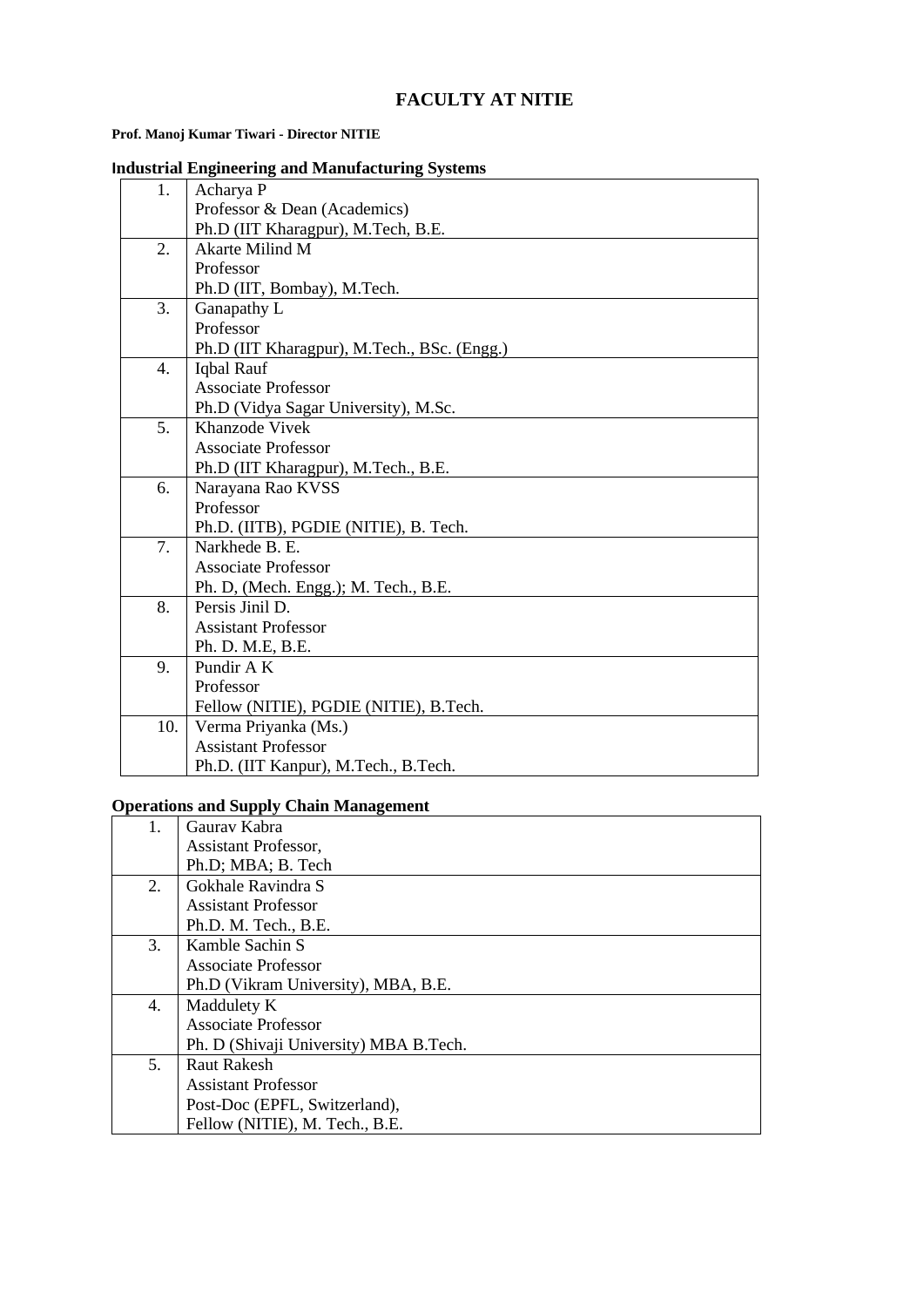| 6. | Sharma Sanjay                                                       |
|----|---------------------------------------------------------------------|
|    | Professor                                                           |
|    | Ph.D (Bhopal University), M. Tech, B.E.                             |
|    | Sushmita A Narayana (Ms.)                                           |
|    | <b>Assistant Professor</b>                                          |
|    | Fellow (IIM Kozhikode (FPM equivalent to Ph.D.), B.E. (Prodn. Egg.) |

# **Engineering Technology and Project Management**

| 1. | Gupta Ruchita (Ms.)                          |
|----|----------------------------------------------|
|    | <b>Assistant Professor</b>                   |
|    | Ph.D. (IIT-Bombay), M.Tech., B.Tech.         |
| 2. | Joshi Kanchan D                              |
|    | <b>Assistant Professor</b>                   |
|    | Ph.D. (IIT Bombay), M.M.S., BE (Electronics) |
| 3. | Khanapuri V B                                |
|    | Professor & Dean (SRIC)                      |
|    | Fellow (NITIE), MBA, B.E.                    |
| 4. | Koteswara Rao Naik B                         |
|    | Associate Professor                          |
|    | Ph.D (IIT Delhi), MBA, B.Tech.               |

### **Decision Science and Information Systems**

| Date Hema (Ms.)                        |
|----------------------------------------|
| Professor & Dean (SA)                  |
| Fellow (NITIE), PGDIE (NITIE), B.Tech. |
| Dababrata Das                          |
| <b>Assistant Professor</b>             |
| Ph.D                                   |
| Panandikar S C                         |
| Associate Professor                    |
| Ph.D, M.Sc.                            |
| Ramaswamy R                            |
| Professor                              |
| Fellow (NITIE), M.Phil., MSc. (Tech.)  |
| Sangle Purnima (Ms.)                   |
| Professor                              |
| Ph.D (Univ of Indore), MSc.            |
| Verma Rakesh                           |
| Associate Professor                    |
| Ph.D (IIT, Kharagpur), M.Sc.           |
|                                        |

# **Environmental Engineering and Management**

|    | Diwan Hema (Ms.)                                                          |
|----|---------------------------------------------------------------------------|
|    | <b>Assistant Professor</b>                                                |
|    | Ph.D., M.Sc., B.Sc.                                                       |
| 2. | Gedam Vidyadhar V.                                                        |
|    | <b>Assistant Professor</b>                                                |
|    | Ph. D, (Environmental Engineering), M. Tech., B.E. (Chemical Engineering) |
| 3. | Murthy Shankar                                                            |
|    | Professor                                                                 |
|    | Ph. D (IITB), ME., B.E.                                                   |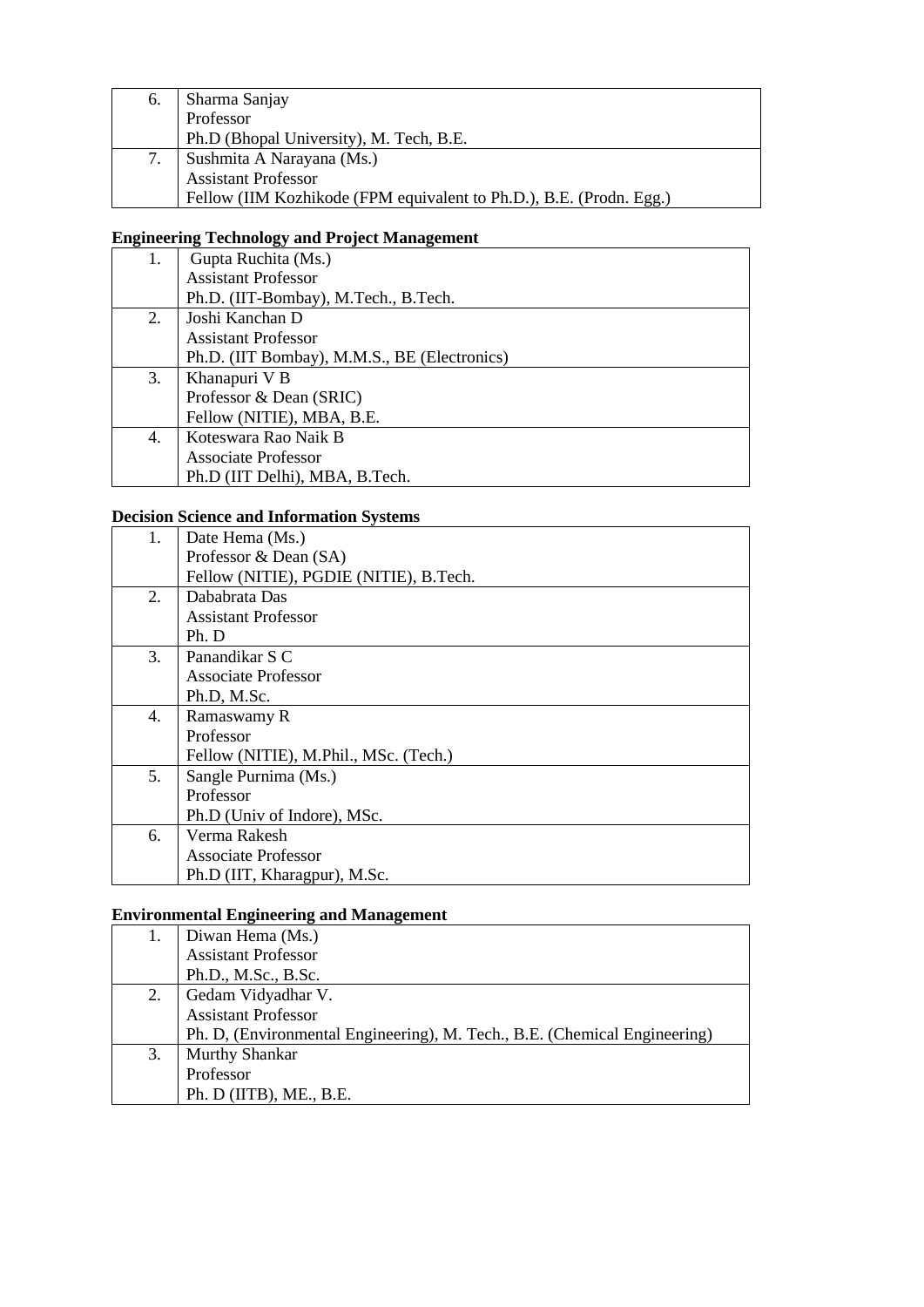| 4. | Sangle Shirish                               |
|----|----------------------------------------------|
|    | Professor                                    |
|    | Ph.D. (University of Indore), M.Tech., M.Sc. |
| 5. | Singh Anju (Ms.)                             |
|    | <b>Associate Professor</b>                   |
|    | Ph. D. (IITB)                                |
| 6. | Unnikrishnan Seema (Ms.)                     |
|    | Professor                                    |
|    | Fellow (NITIE), M.Sc., PGD (EL)              |

### **Economics and Strategy**

| Binilkumar A S                                                 |
|----------------------------------------------------------------|
| <b>Assistant Professor</b>                                     |
| Ph.D. (IIT Bombay), M.A.                                       |
| Som Sekhar Bhattacharyya                                       |
| <b>Associate Professor</b>                                     |
| FPM (MDI), PGDFM, B. Tech.                                     |
| Chattopadhyay Utpal                                            |
| <b>Associate Professor</b>                                     |
| Ph.D. (Delhi University), MBA, M.Sc.                           |
| Gupta Vijaya (Ms.)                                             |
| Professor                                                      |
| Ph.D. (University of Rajasthan), M. Phil, M.A.                 |
| Mazumdar Mainak                                                |
| <b>Assistant Professor</b>                                     |
| Ph. D. (isec). M. Sc. (Economics), B. Sc. (Economics) (Honors) |
| Singh Poonam (Ms.)                                             |
| <b>Assistant Professor</b>                                     |
| Ph. D (IGIDR)                                                  |
|                                                                |

### **Finance and Accounts**

| 1. | Panda Ajay Kumar                                     |
|----|------------------------------------------------------|
|    | <b>Assistant Professor</b>                           |
|    | Ph.D (Univ. of Hyd.), M. Phil, M.A. (Economics)      |
| 2. | Ranjani K S (Ms.)                                    |
|    | <b>Assistant Professor</b>                           |
|    | Ph. D (SNDT University), M.Phil, AICWA, FCA, B. Com. |
| 3. | Singh Vipul Kumar                                    |
|    | <b>Assistant Professor</b>                           |
|    | Ph.D., MBA, M.Sc.                                    |
| 4. | Venkateshwarlu M - On lien                           |
|    | Professor                                            |
|    | Ph. D (Osmania University), M. Com.                  |

# **Organization Behaviour and Human Resource Management**

|  | Agarwal Upasna A (Ms.)                       |
|--|----------------------------------------------|
|  | Associate Professor                          |
|  | Ph.D, (IIT Bombay), Masters Labour Law (MLL) |
|  | Bishwas Sumant Kumar                         |
|  | <b>Assistant Professor</b>                   |
|  | Ph. D, MBA, B. Tech                          |